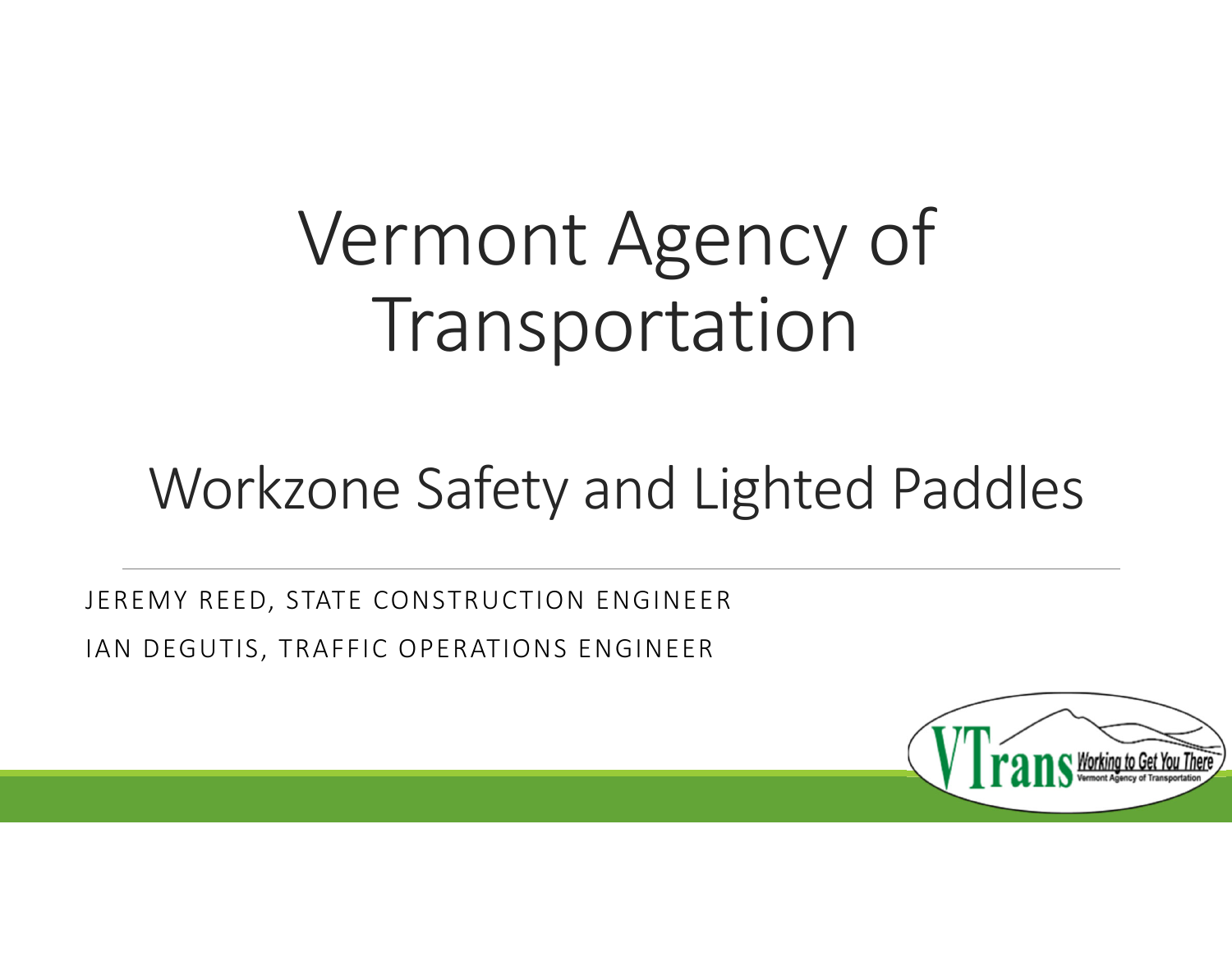### Workzone Safety

Workzone Safety Engineer within the Construction Section

- Perform Site visits to review workzone effectiveness and compliance
- Reviewed Site Specific Traffic Control Plans and Nighttime Lighting Plans

#### Temporary Transverse Rumble Strip pilot

◦ Pittsford NH 019‐3(491)

#### Received approval to pilot Driveway Assistance Devices

- Springfield BF 0134 (43) & Springfield BF 0134 (45)
- Chester BF 0134(50)
- Newfane BF 0106(6)

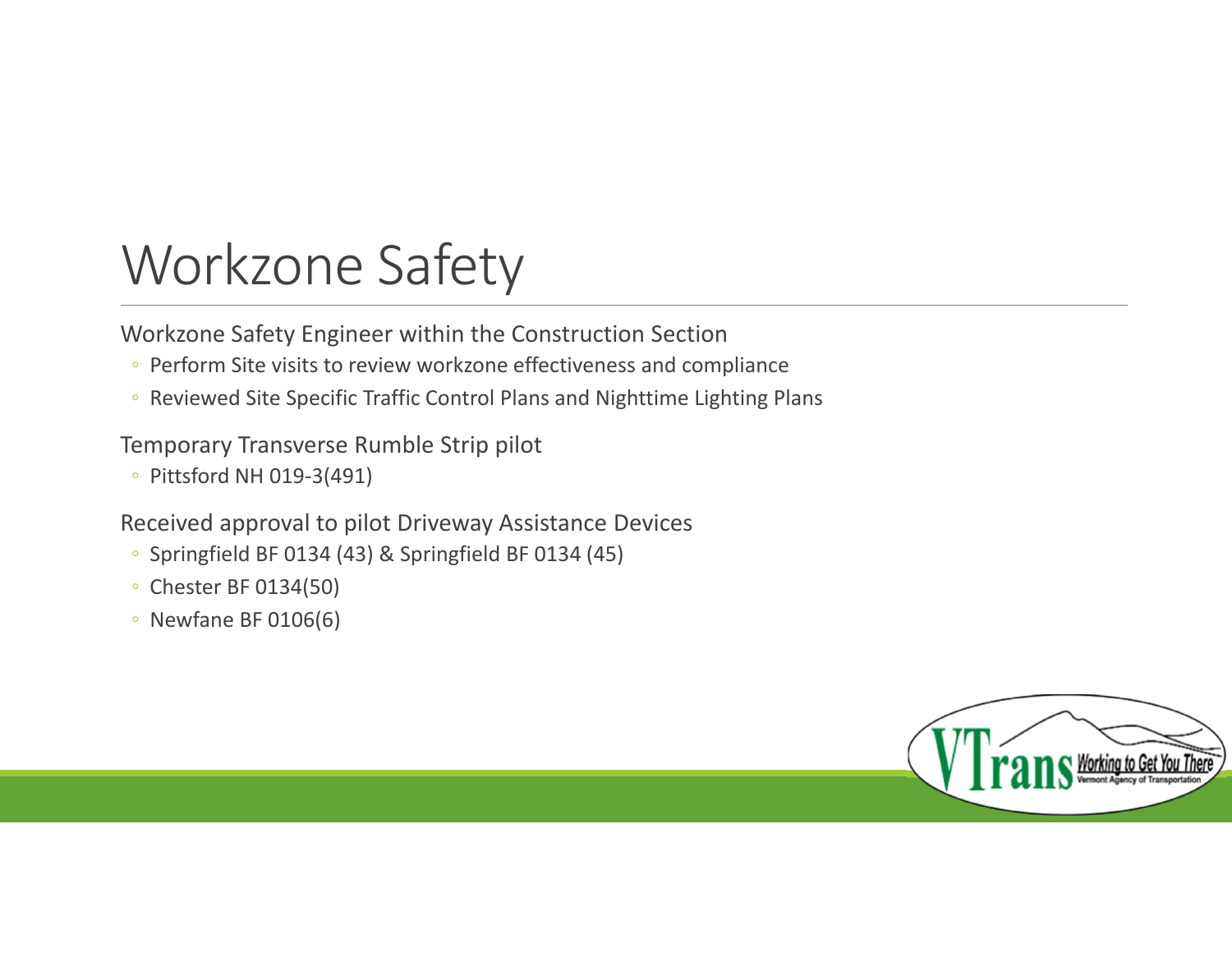### Workzone Committee Overview

- $\bullet$ • In September 2018 the Agency worked with FHWA to conduct a Work Zone Capability Maturity Framework and Process Review Workshop
	- o Multi‐day, in‐person event
	- $\circ$  Representation from across the Agency
- Overarching recommendation coming out of that review was to revise and update the 2007 Work Zone Safety and Mobility Guidance document and 2011 Appendix to that document
- $\bullet$  A Technical Committee was appointed to guide this effort with representation from VTrans, FHWA, and AGC, and <sup>a</sup> consultant hired to to develop the revised document

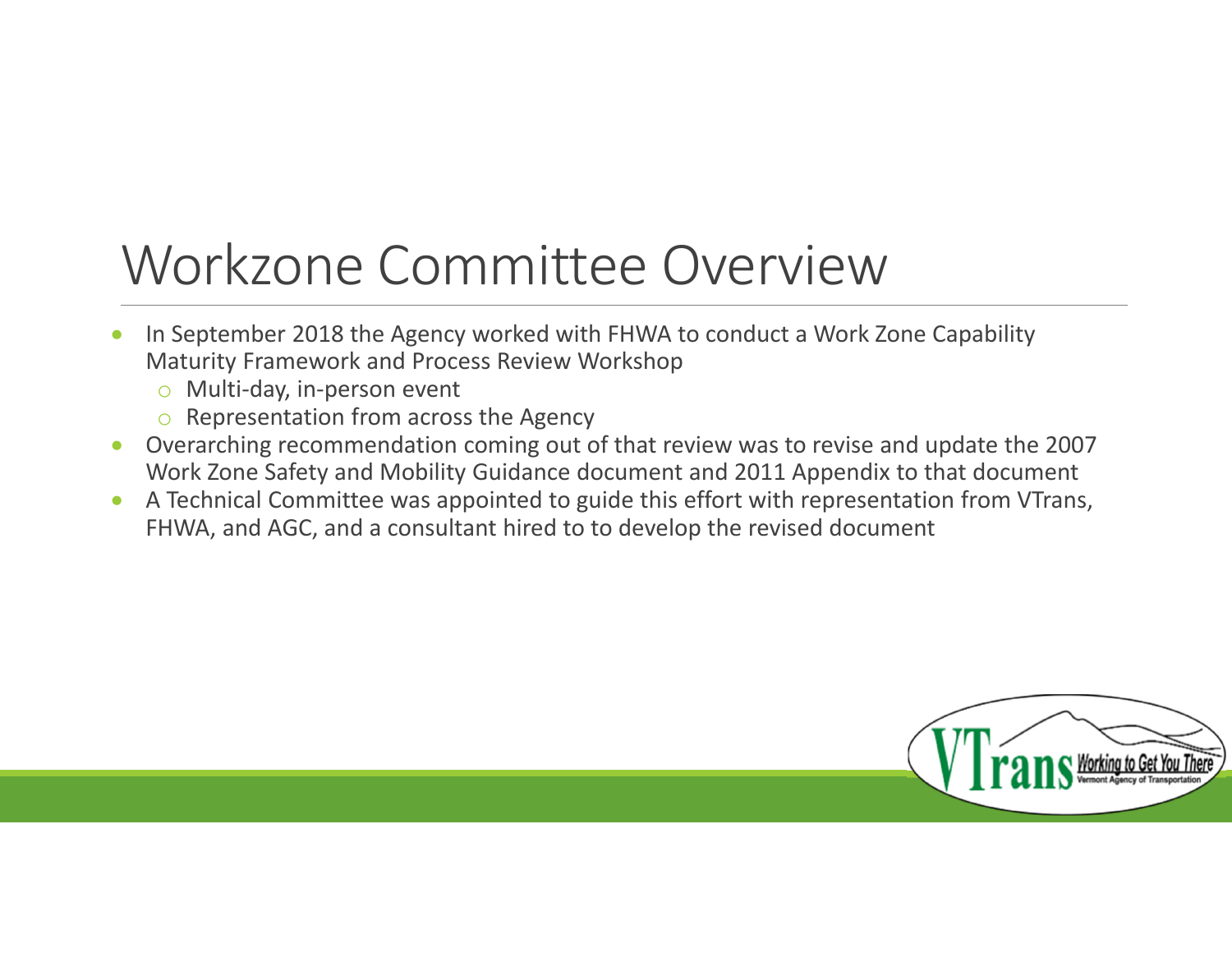### Work Zone Safety and Mobility document rewrite overview

- $\bullet$  Consultant VHB selected by the Technical Committee to develop the new document in late 2019
- $\bullet$ Review of existing documentation, best practices from other states and FHWA requirements
- $\bullet$ • Interviews and surveys of users in VTrans, the contracting community and consultant community
- $\bullet$ Complete draft currently out for review and final edits prior to completion and approval
- $\bullet$ Rollout target date for spring of 2021

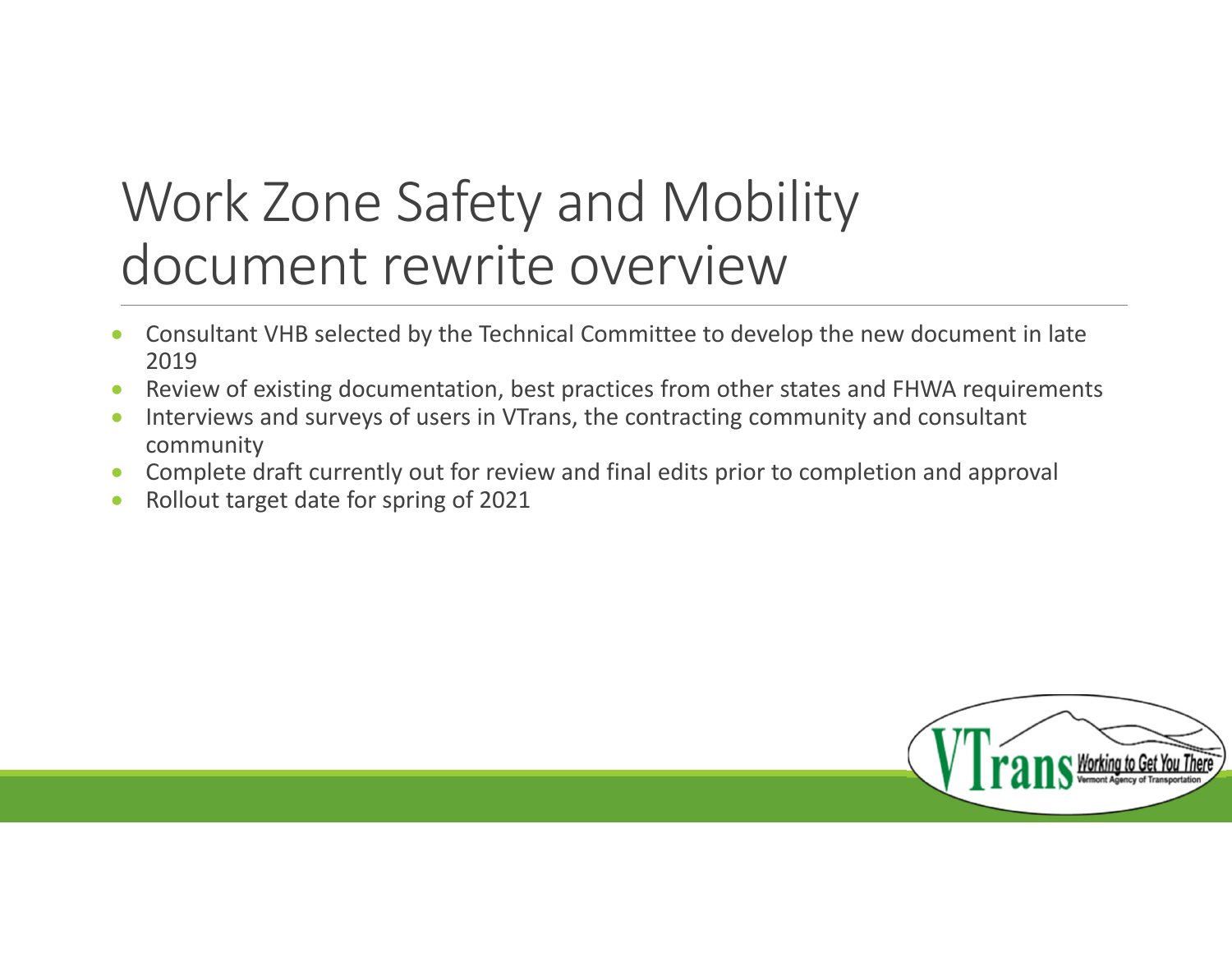### Work Zone Safety and Mobility document change highlights

- $\bullet$  Streamlined Traffic Management Plan (TMP) form and improving process for distributing that information
- $\bullet$ • Revised and expanded training requirements
	- o Required Work Zone training for all workers
	- $\circ$  Expanded list of required and optional training based on job classification
	- $\circ$  Sets up mechanism for VTrans Bureaus to track trainings and mentor employees
- $\bullet$ • Sets forth a list of ongoing tasks for the Work Zone Committee to continue working on, in recognition that Work Zone best practices are continually evolving

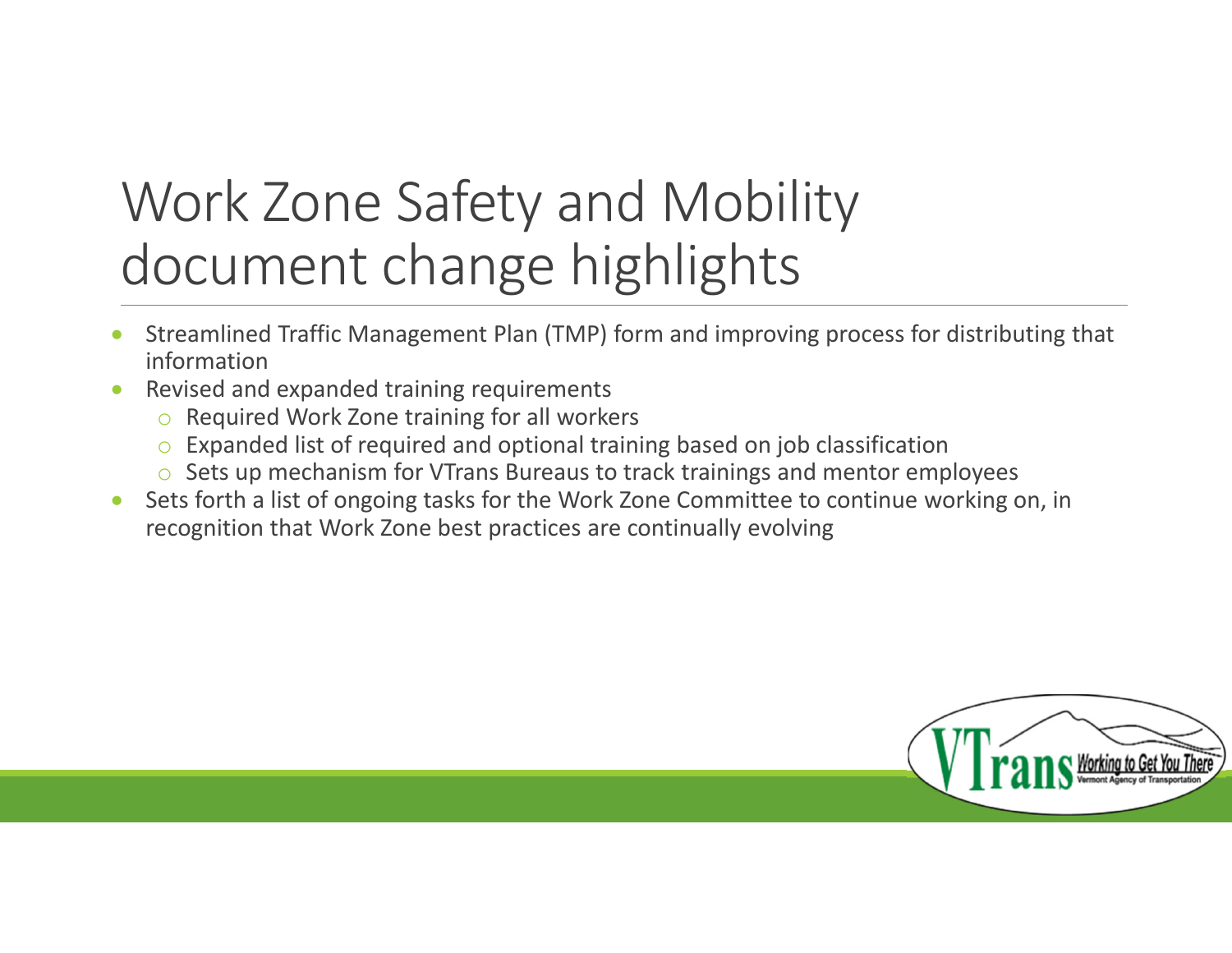# Lighted Flagger Paddles

#### SPECIFICATION

Standard Specification T‐30

Part 6E.03 of the Manual Uniform on Traffic Control Devices (MUTCD)

#### PILOT QUESTIONNAIRE

#### Paddle availability and Manufacturer

- Number of Lights
- Type and color of Lights

#### Paddle effectiveness

- More effective
- More visible
- Function as expected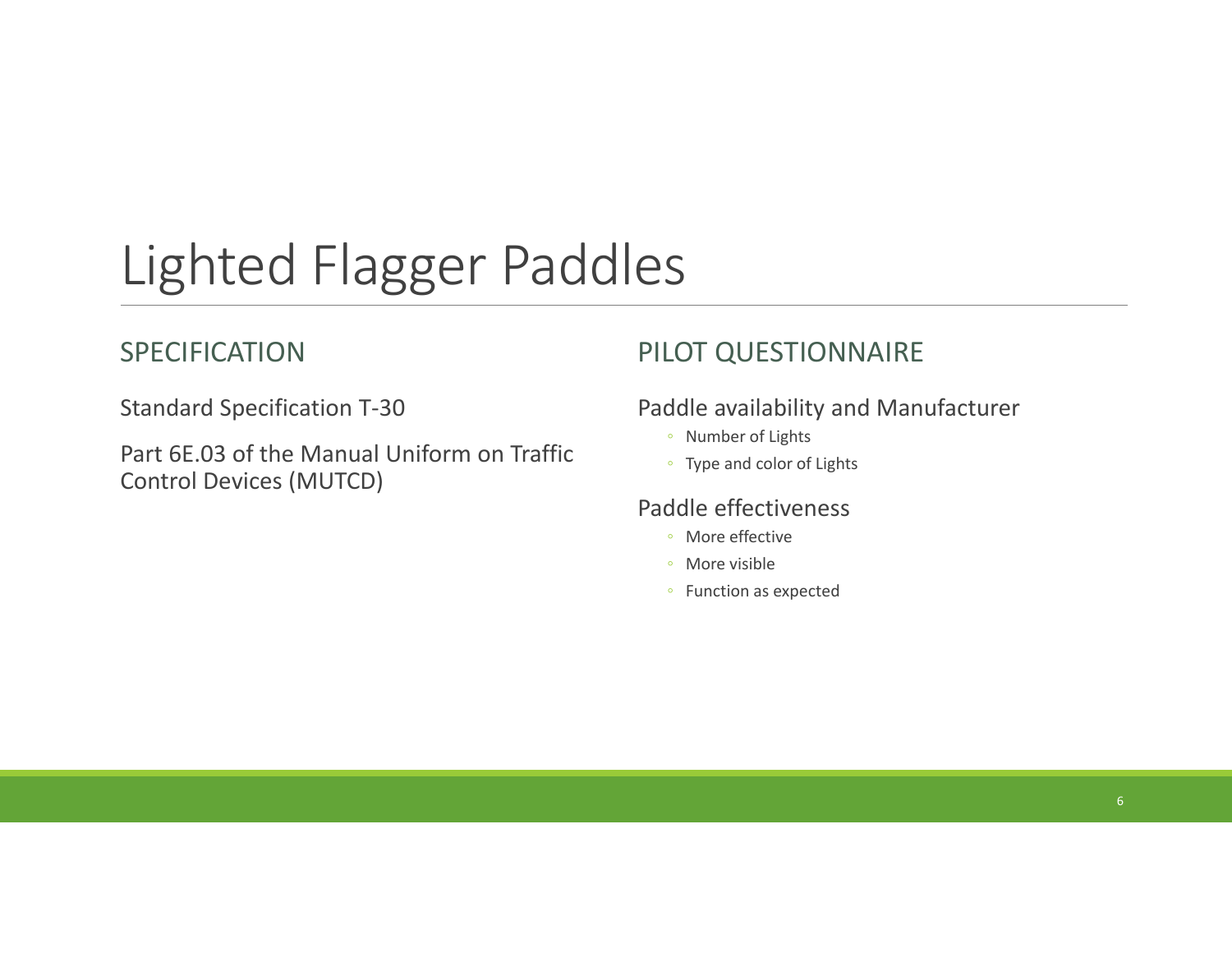### Pilot Projects

|                                                                        | <b>Bid Ad Date</b> | <b>Bid Opening</b> | Contract<br>Award | Contractor                      |
|------------------------------------------------------------------------|--------------------|--------------------|-------------------|---------------------------------|
| Craftsbury-Irasburg, STP FPAV(32) and Eden, STP FPAV(29)               | 9/2/2020           | 10/6/2020          | 10/9/2020         | Pike Industries, Inc.           |
| Williston, STP 5500(7)                                                 | 9/2/2020           | 10/9/2020          | 10/22/2020        | Engineers Construction, Inc.    |
| <b>Chester, BF 0134(50)</b>                                            | 10/14/2020         | 11/6/2020          | 11/30/2020        | Bazin Brothers Trucking, Inc.   |
| Essex, BF 5400(9)                                                      | 10/21/2020         | 11/13/2020         | 12/3/2020         | Engineers Construction, Inc.    |
| Calais, BHF 037-2(10) (11) and (12)                                    | 9/9/2020           | 11/20/2020         | 12/14/2020        | A.L. St. Onge Contractor, Inc.  |
| Chester-Springfield, STP 2942(1), PS19(4) and Springfield, STP PS19(5) | 10/28/2020         | 11/20/2020         | 12/7/2020         | Pike Industries, Inc.           |
| Enosburgh, BF 0283(42) and Berkshire, STP SCRP(23)                     | 11/18/2020         | 12/11/2020         | 12/29/2020        | A. L. St. Onge Contractor, Inc. |
| Springfield, BF 0134(43) and (45)                                      | 1/13/2021          | 2/5/2021           |                   |                                 |
| Wilmington-Brattleboro, NH 2971(1)                                     | 1/27/2021          |                    |                   |                                 |
| Montgomery, STP DECK(40) and (47)                                      | 10/13/2021         |                    |                   |                                 |